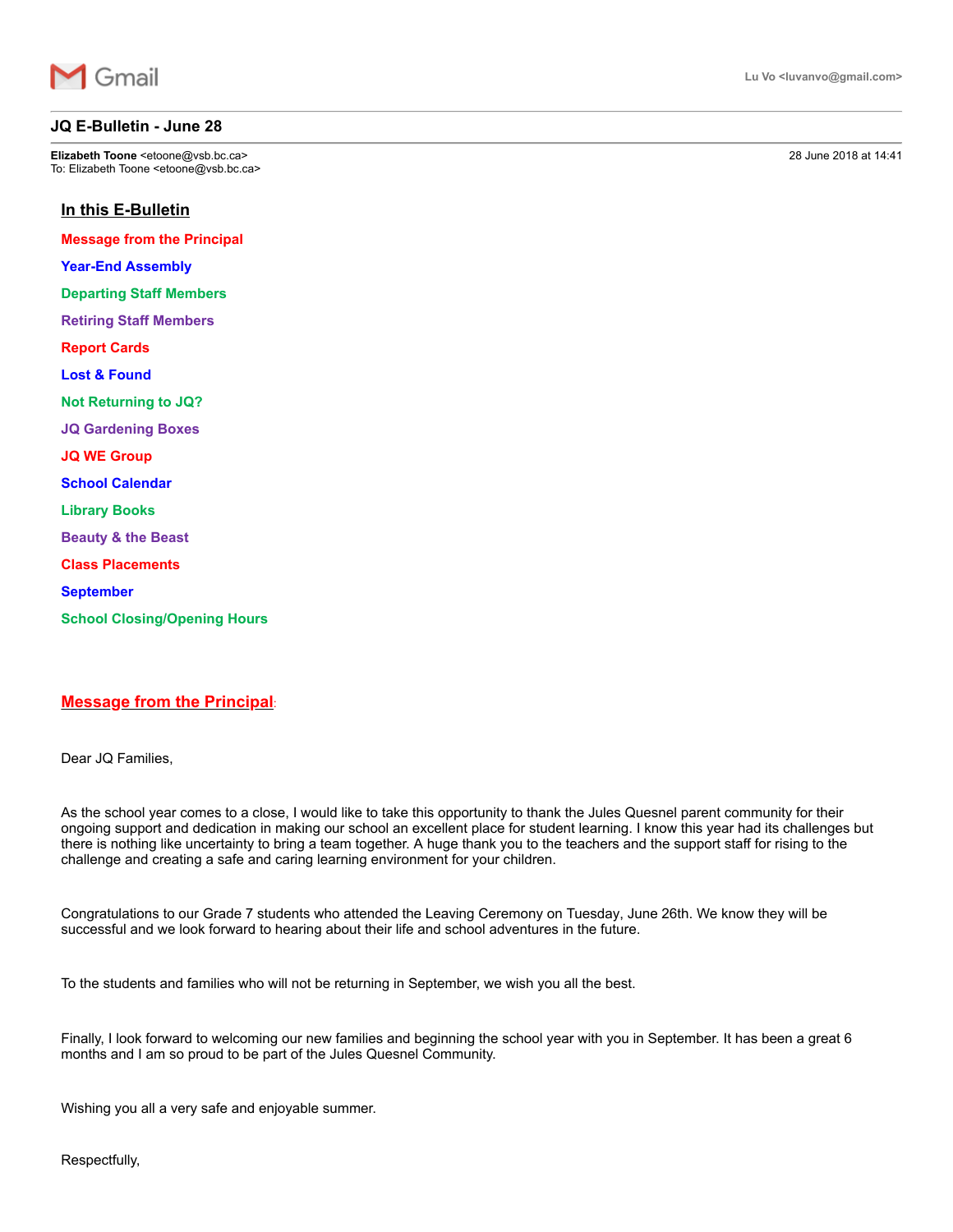Mme. Claudette Alain Principal

**Year End Assembly:** Our year end assembly with performances from several divisions and goodbyes was bitter sweet. We are saying farewell to several people this year. We took a moment to thank them and recognize their contribution to our lovely school.

**Departing Staff Members:** Aurevoir to our teachers moving onto new grounds:

M. Olivier Bourgault (Grade 3/4) M. Alexandre Franke (Grade 2) Mme. Ashley Haynes

M. Anthony de Leon (Grade 1)

Mme. Caroline Letourneau (Grade 5)

Mme. Laura Oswin (Grade 3/4)

M. Patrick Robert (Grade 6/7)

Mme. Marion Verin (Grade 3)

Mme. Jacquie Stevens (Office Assistant)

**Retiring Staff Members:** Aurevoir and all the best on your new adventures:

Mme. Fabienne Goulet (Librarian)

Mme. Sharon Hoy (Counsellor)

**Report Cards**: Term three report cards will be going home today. If you are away on the last day, unclaimed report cards will be left in the office. Please note that the office will be closing on Friday June 29<sup>th</sup> and reopening on Thursday August 28<sup>th</sup>.

**Lost & Found**: Items can be found at the top of the main staircase. They will be donated by the middle of next week to a charitable cause.

**Not Returning to Jules Quesnel?** If your plans change over the summer and you child will not be returning to Jules Quesnel, please email Mme Alain at: [calain@vsb.bc.ca](mailto:calain@vsb.bc.ca)

**JQ** Gardening Boxes: We had kale chips, spinach comparison taste testing, a sweet pea competitions, a fairy garden, a tiny teeny baby carrots ...

Families living around the school are welcome to care for the garden boxes and harvest whatever the boxes have to offer after June 28th.

Teachers may decide to leave some plants that have not yet reached maturity for the community to enjoy. Later in July, Mike Kaweski and the garden crew will go and pull the remaining plants, turn the soil around, and plant a green manure to get the garden beds ready for some fall gardening in September. Happy Summer from JQ's Gardeners!

Mme Caroline

**JQ WE Group**: The JQ WE Group would like to thank the JQ Community for their support over the past year. Our ninth initiative last week was the WE Concession Stand at Beauty and the Beast which raised \$588, which will be contributed to Kenny and his family.

Thank you JQ Community for you wonderful support!

Have a great summer!

Dharini